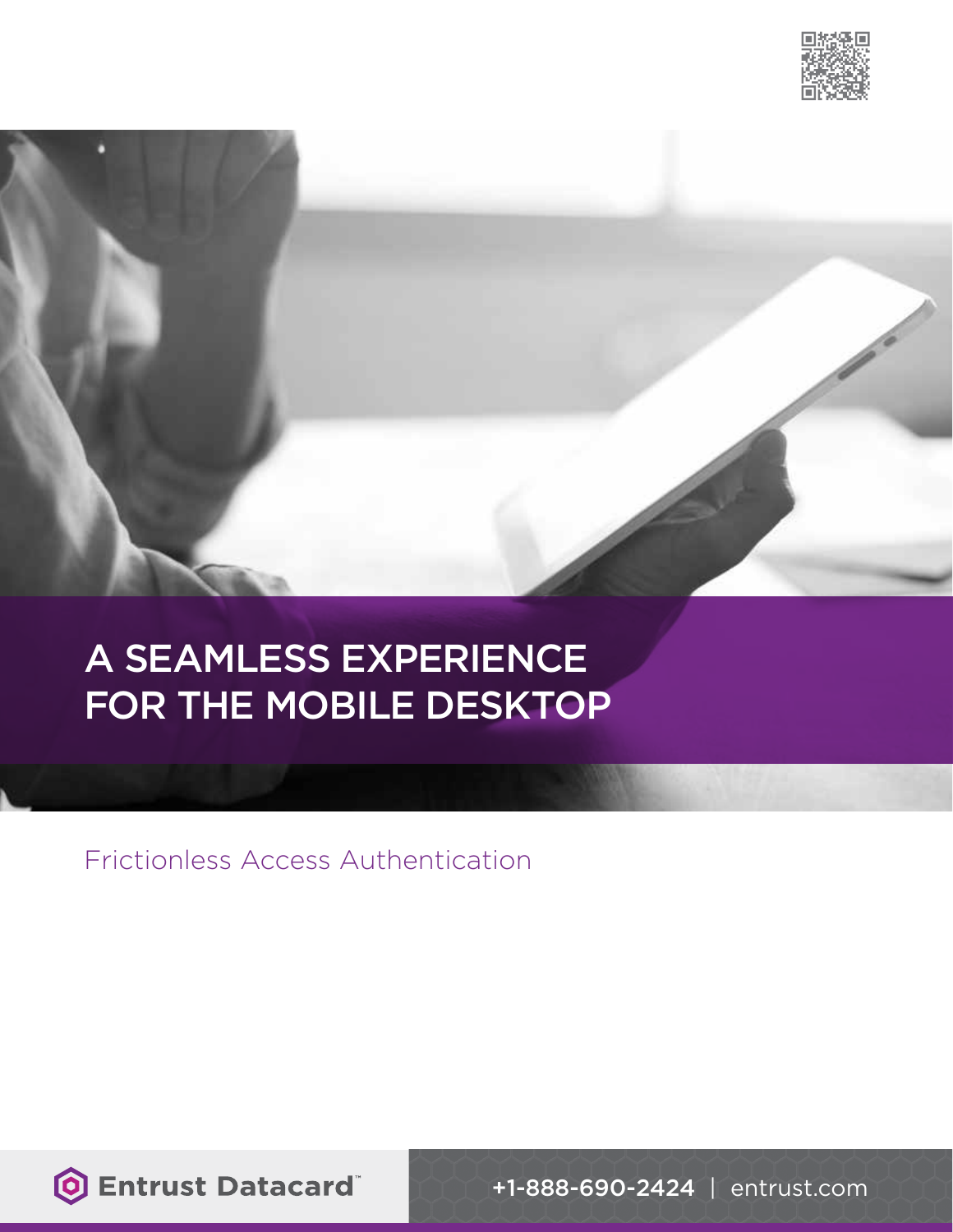## **Table of contents**

Agile Identity For The Evolving Mobile Desktop Page 3

The Need For An Agile Mobile Identity Platform Page 3

Frictionless, High-Assurance Authentication — Inside Or Outside The Mobile Application Page 3

In-Application Identity Page 4

Outside-Of-Application Identity Page 5

A Single Identity For The Evolving Mobile Desktop Page 6

Today, mobility is no longer a trend. It's an established reality, reshaping the enterprise. This white paper is the second in a three-part series on enabling the mobile desktop while securing information and protecting your organization.

Part 1: Mobile as the New Desktop — Solution Overview Part 2: A Seamless Experience for the Mobile Desktop Part 3: Buyer's Guide to Mobile Identity Solutions

### **O Entrust Datacard**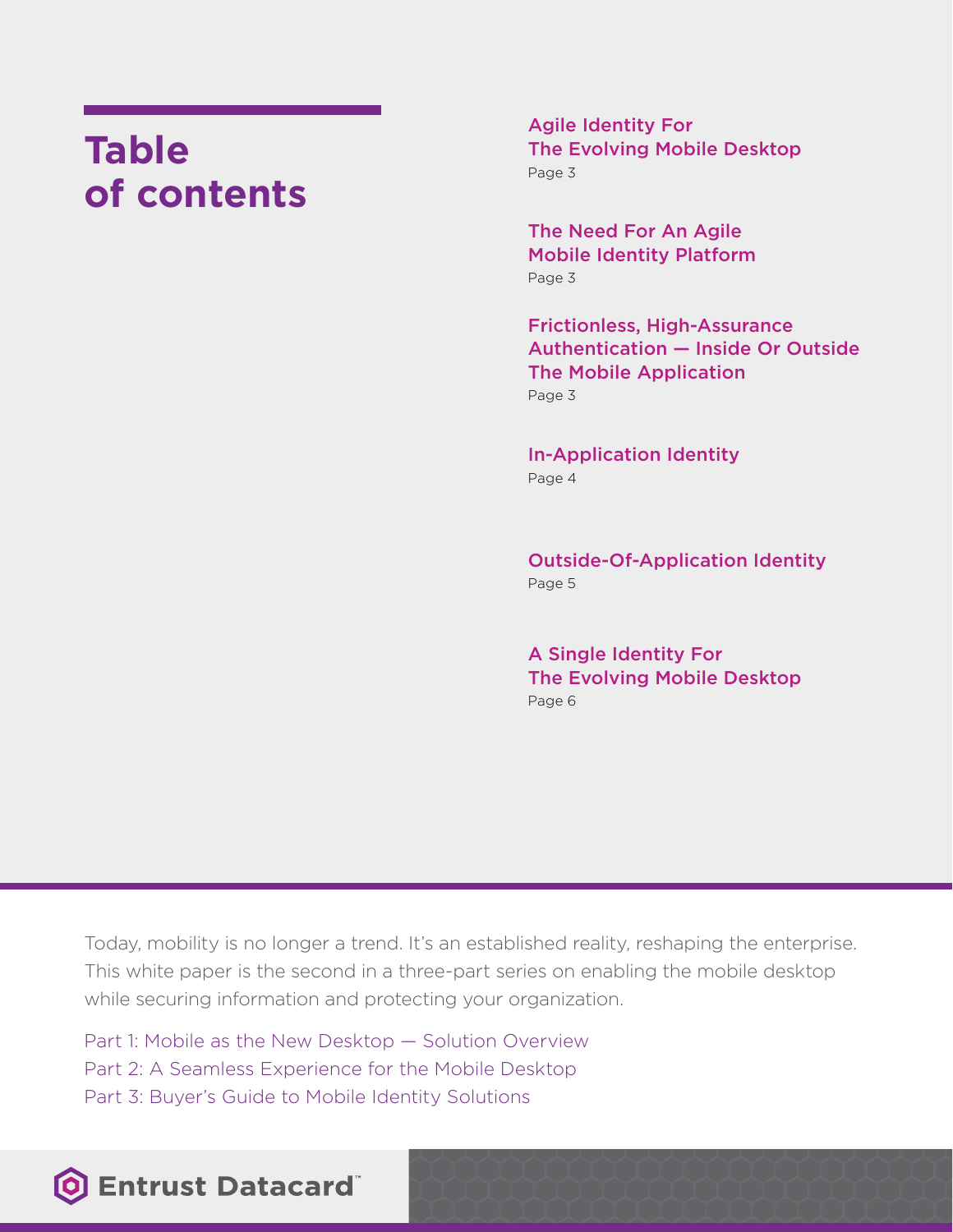### **Agile Identity For The Evolving Mobile Desktop**

The unstoppable momentum of mobility continues creates a new enterprise need for a mobile desktop solution that fully enables the benefits of mobility while protecting the enterprise from the complex risks of productivity outside the firewall. Forward-thinking businesses are increasingly deploying mobile-embedded identity solutions to meet this challenge. By embedding a virtual smart card directly on the mobile device, the enterprise creates a concurrently frictionless and secure mobile user experience: Secured by strong PKI credentials and biometrics-based authentication, mobile workers seamlessly access resources and navigate workflows with a simple touch — no problematic passwords or tokens required.

### **The Need For An Agile Mobile Identity Platform**

No two enterprises have identical IT infrastructures. And within each enterprise, there are multiple user communities, each with their own specific networks, applications and workflows. An effective mobile identity platform must deliver the agility to fit the unique architecture — legacy server-based resources, private cloud networks or public cloud applications. It must also adapt to provide frictionless access across the range of uses cases in each respective user community. This allows the enterprise to leverage a single trusted mobile identity across its entire mobile desktop environment — and ensures that this mobile identity can continue to drive frictionless, secure mobile productivity as applications and mobile workflows evolve.

**Frictionless, High-Assurance Authentication — Inside Or Outside The Mobile Application**

A comprehensive mobile-embedded identity solution, such as Entrust IdentityGuard™, delivers the flexibility to fit unique applications and workflows. This includes the critical capability to authenticate high-assurance mobile identity both inside an application — in a fully integrated approach — and outside of an application, as a third-party identity/authentication application on the mobile device.

|                                | In-Application Identity                     | Outside of Application Identity |
|--------------------------------|---------------------------------------------|---------------------------------|
|                                | APP or<br>APP SUITE<br>®.                   | 98 A<br>o                       |
| MOBILE APPLICATION INTEGRATION | MOBILE ID MUST BE<br>INTEGRATED VIA SOKIAPI | <b>NONE</b>                     |
| <b>SERVER SIDE INTEGRATION</b> | <b>NONE</b>                                 | SAML OR IdentityGuard AP1       |
| <b>USER EXPERIENCE</b>         | <b>TRANSPARENT</b>                          | TAP/SWIPE TO AUTHENTICATE       |
| SUPPORT FOR SSO/ID FEDERATION  | ☑                                           | ⊠                               |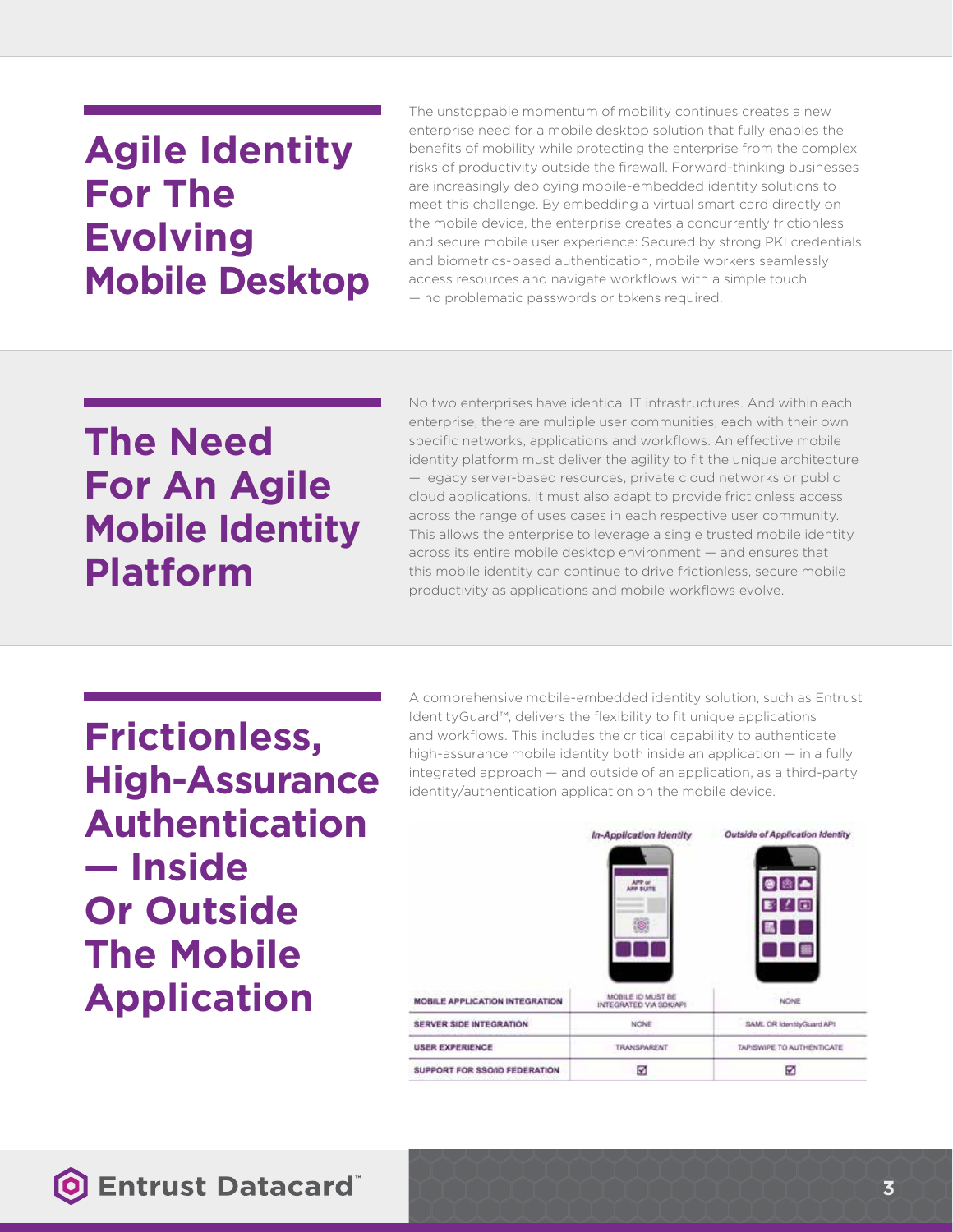# **In-Application Identity**

#### Use Cases

A mobile identity solution such as Entrust IdentityGuard™ allows the enterprise to embed a virtual smart card within an application or application suite. This in-application identity is generally deployed in three different scenarios:

#### **O** Enterprise Mobility Management Platforms

Entrust Datacard partners with several of the top enterprise mobility management (EMM) platforms, including Citrix Worx, Blackberry and Mobile Iron. This enables the Entrust IdentityGuard virtual smart card to be fully integrated within the EMM mobile client.

#### **O** Internally Developed Applications

For custom applications developed by the enterprise, the Entrust IdentityGuard SDK enables the integration of the virtual smart card within the internal mobile client.

#### **O** Extending access to Public Cloud Apps via SAML IDP

For access to Salesforce.com, Google Docs and other public cloud applications, Entrust IdentityGuard integrates with an established Identity Providers (IDP), such as Microsoft Active Directory Federation Services, enterprise SSO platforms or the Entrust IdentityGuard Federation Module. This approach extends secure mobile desktop access to virtually any browser-accessible SaaS application.

#### User Experience

The mobile user experience is identical — and equally frictionless — for each of these in-application identity scenarios:



2 3 **O** User opens mobile browser



User scans Touch ID/enters PIN to authenticate access

Once the mobile identity is authenticated, the user moves seamlessly through workflows — without the need to authenticate again and again, tediously entering passwords or fumbling with physical tokens. The user even has digital signing capabilities through the simple PIN or Touch ID.

This in-application identity use case is the most graceful and most frictionless solution. However, it does require a small amount of work upfront — whether it's a partnership or integration between the mobile identity solution and an EMM platform, integrating to internal apps with an SDK, or partnering with an IDP for public cloud access.

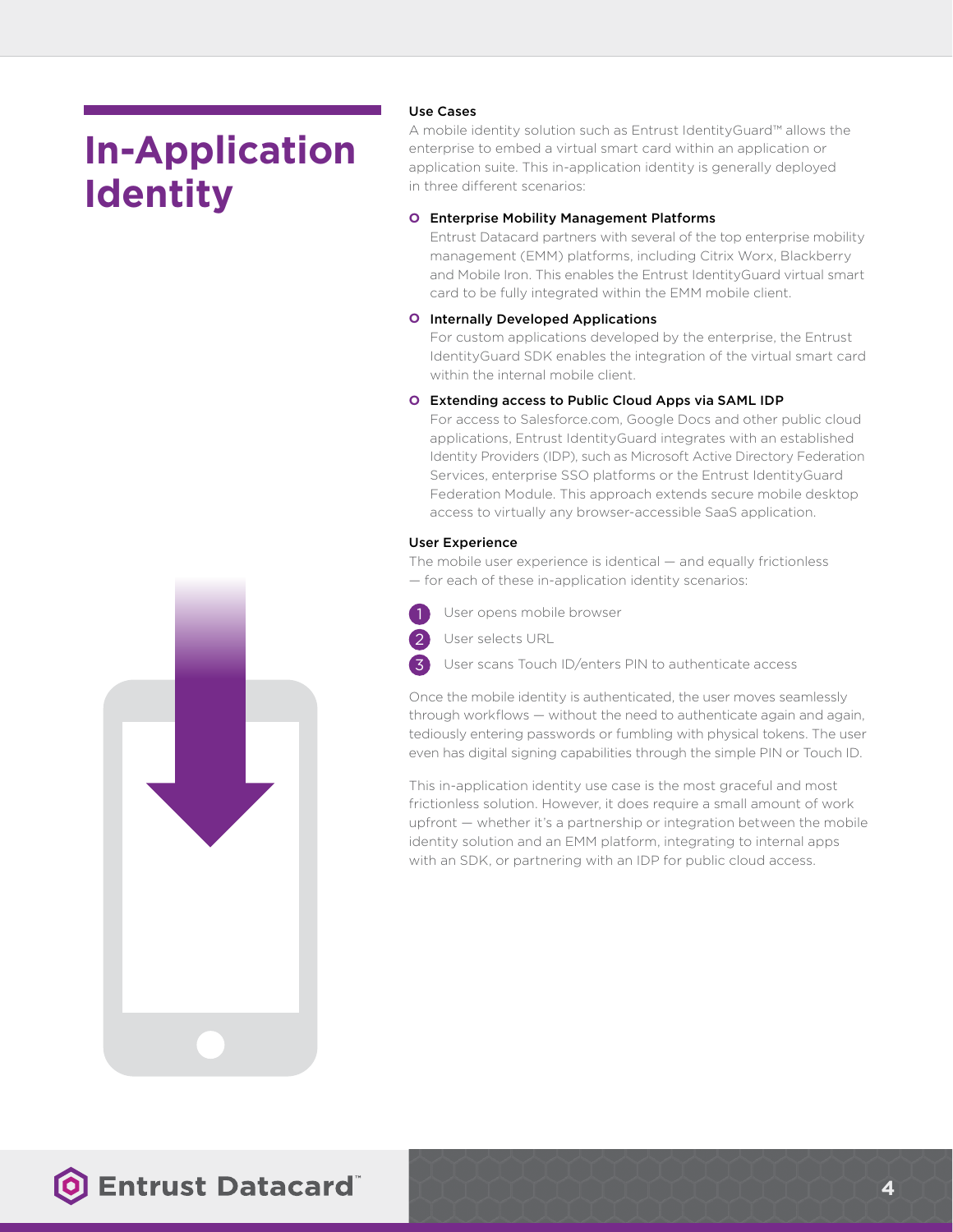# **Outside-Of-Application Identity**



### Use Cases

A mobile identity solution can also be leveraged as a standalone application on the mobile device. In this deployment scenario, when a user accesses a SAML support application — such as a SaaS application or Skype for Business — the authentication server intermediates the authentication process. A push notification is sent to the user as an authentication challenge, via the standalone mobile identity application on their phone. The user acknowledges the push notification and confirms their identity with either biometrics or a PIN, and the authentication server then provides a SAML assertion to authenticate the user to the target application. This use case is not dependent on technical partnerships between the mobile identity provider and application provider, and requires minimal setup to deploy. This allows the enterprise to quickly adapt to new productivity applications, leveraging the same mobile identity application to enable easy, secure access. Because of this simplicity and flexibility — and because many enterprises have not yet adopted an EMM platform like Citrix Worx — the outside-of-application identity use case is likely to remain more common in the enterprise world.

The Entrust IdentityGuard™ mobile application accommodates a range of outside-of-application authentication scenarios:

- **O** Entrust IdentityGuard app communicates with IDP for sign-on to specific server-side application
- **O** Entrust IdentityGuard app communicates with SSO portal (such as Oracle Access Manager). Sign-on creates a secure web connection that enables seamless access to all web apps protected with the SSO portal.
- **O** For server-side applications that don't support SAML/SSO, the Entrust IdentityGuard application can be directly integrated through the Entrust IdentityGuard API. This scenario does require additional setup, but ensures a seamless experience going forward in these unique situations.

#### User Experience

The user experience is identical across all of the outside-of-application use cases. Because the mobile identity is not fully integrated in the productivity application, the outside-of-application user experience involves a few more steps as the user authenticates access. However, this experience is still far more frictionless than authentication using passwords, tokens or smart cards.

**O** User opens mobile browser 1

2

3

4

5

**O** User selects URL

**O** User enters username in application login (The in-application identity use case allows the embedded PKI certificate to auto-populate the username field, enabling the user to skip this step.)

**O** User authenticates with push notification, using Touch ID or simple PIN

**O** User confirms session with a click/swipe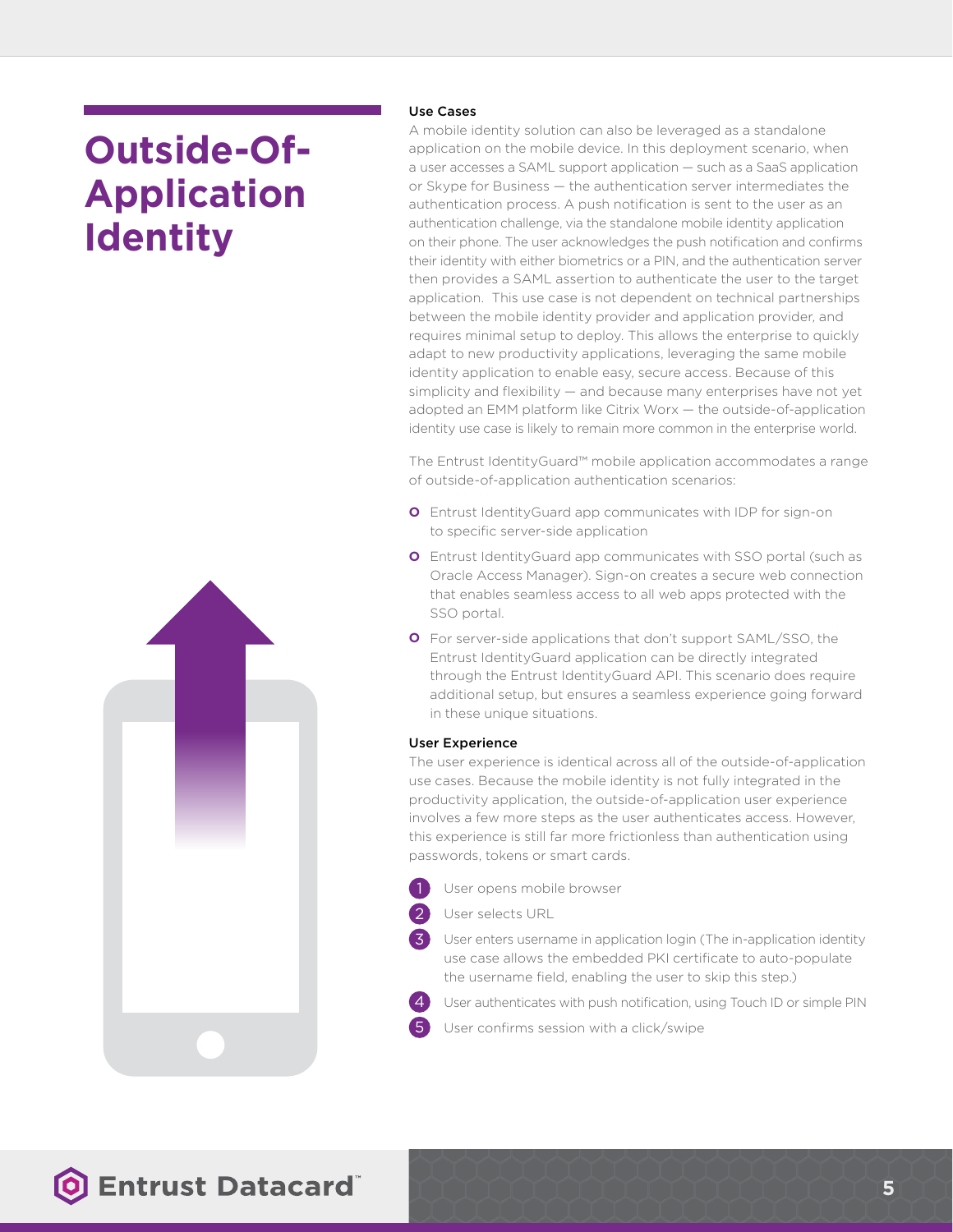#### Push Notifications Trump Soft Tokens

For the outside-of-application authentication use case, why not use a soft token (e.g. OTP) instead of a push notification? Because a soft token adds even more steps to the user authentication process, including the cumbersome task of copying and pasting an OTP from one application to another. For mobile users moving in and out of mobile applications frequently, this is an unacceptable burden.

# **A Single Identity For The Evolving Mobile Desktop**

Just as the physical environment of every enterprise is unique, each organization has its own blend of legacy server, public and private cloud resources — as well as a range of user communities, each with their own use cases and workflows. These diverse mobile desktop environments are constantly evolving, as new mobile productivity applications are released every day. The right mobile identity solution must deliver the flexibility to fit to your organization's unique network and application architecture, and respective user community needs. This solution must also provide an agile framework that is ready to adapt as your users' mobile desktops evolve, empowering your mobile workers to use the best tools for the job. This flexibility and agility starts with the ability to ensure high-assurance authentication — inside and outside of applications — for internal, third-party and public-cloud based apps. With a single, trusted mobile identity in place, the enterprise can drive the secure and frictionless mobile user experiences that fully empower the benefits of the mobile desktop.